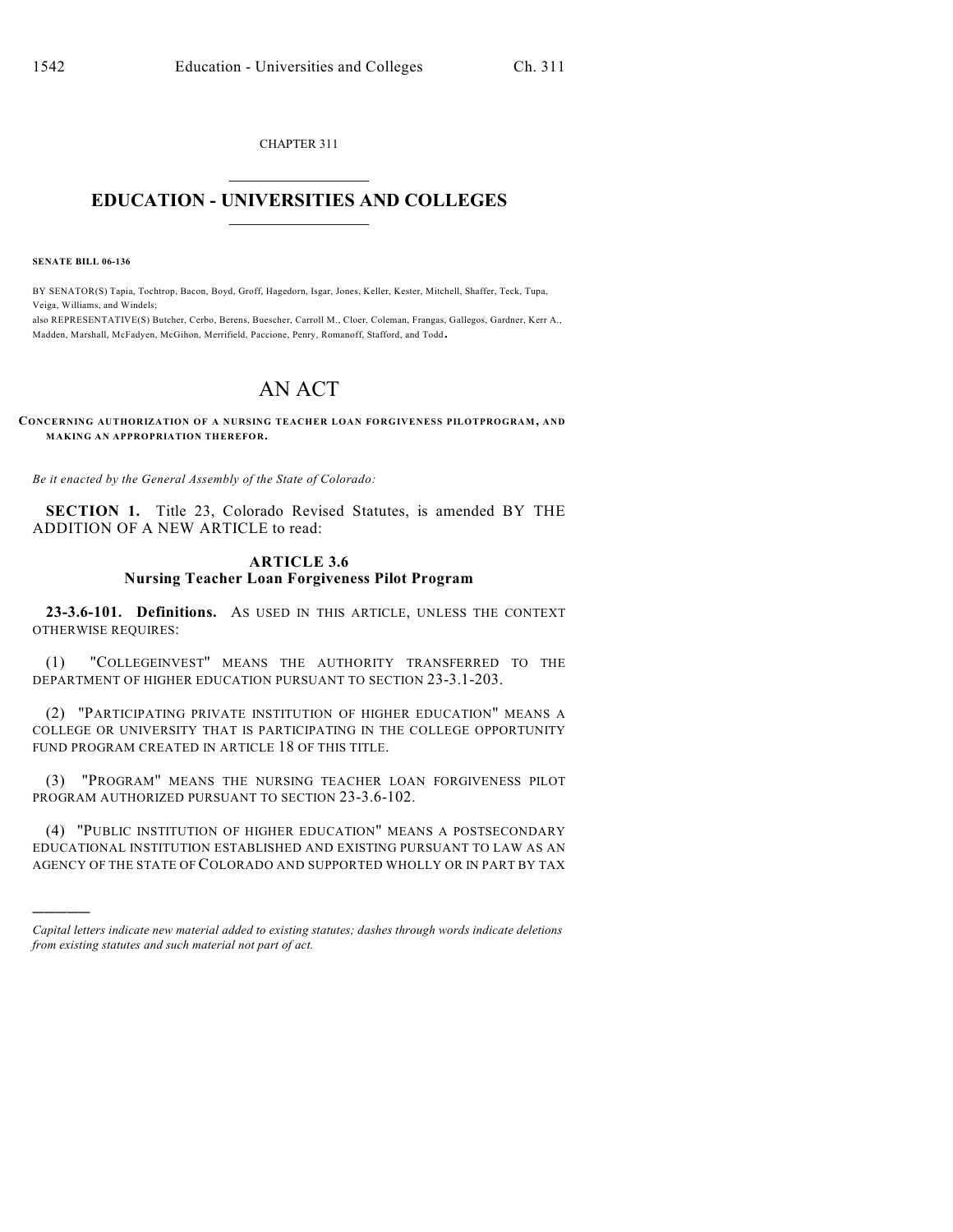REVENUES.

(5) "QUALIFIED LOAN" MEANS A STUDENT LOAN INCURRED WHILE EARNING A MASTER'S DEGREE IN NURSING OR A DOCTORAL DEGREE IN NURSING OR RELATED FIELD FROM A PUBLIC OR PARTICIPATING PRIVATE INSTITUTION OF HIGHER EDUCATION.

(6) "QUALIFIED POSITION" MEANS FULL-TIME EMPLOYMENT BY A PUBLIC OR PARTICIPATING PRIVATE INSTITUTION OF HIGHER EDUCATION TO TEACH CLASSES REQUIRED TO EARN A DEGREE OR CERTIFICATE IN NURSING.

**23-3.6-102. Nursing teacher loan forgiveness pilot program - administration - fund - conditions.** (1) (a) THE GENERAL ASSEMBLY HEREBY AUTHORIZES COLLEGEINVEST TO DEVELOP AND MAINTAIN A NURSING TEACHER LOAN FORGIVENESS PILOT PROGRAM FOR IMPLEMENTATION BEGINNING IN THE FALL SEMESTER OF THE 2006-07 ACADEMIC YEAR. THE PROGRAM SHALL PROVIDE FOR PAYMENT OF UP TO TWENTY THOUSAND DOLLARS FOR ALL OR PART OF THE PRINCIPAL OF AND INTEREST ON A QUALIFIED LOAN IF THE PERSON IS HIRED FOR A QUALIFIED POSITION AND STAYS IN A QUALIFIED POSITION FOR A PERIOD OF NOT LESS THAN FIVE CONSECUTIVE ACADEMIC YEARS AFTER THE PERSON EARNED AN ADVANCED DEGREE IN NURSING. REPAYMENT OF LOANS THROUGH THE PROGRAM MAY BE MADE USING MONEYS IN THE NURSING TEACHER LOAN FORGIVENESS FUND, CREATED IN PARAGRAPH (b) OF THIS SUBSECTION (1), OR MONEYS ALLOCATED TO THE PROGRAM BY COLLEGEINVEST. COLLEGEINVEST IS AUTHORIZED TO RECEIVE AND EXPEND GIFTS, GRANTS, AND DONATIONS OR MONEYS APPROPRIATED BY THE GENERAL ASSEMBLY FOR THE PURPOSE OF IMPLEMENTING THE PROGRAM.

(b) THERE IS HEREBY CREATED IN THE STATE TREASURY THE NURSING TEACHER LOAN FORGIVENESS FUND, WHICH SHALL CONSIST OF ALL MONEYS APPROPRIATED BY THE GENERAL ASSEMBLY FOR THE PROGRAM AND ANY GIFTS, GRANTS, AND DONATIONS RECEIVED FOR SAID PURPOSE. MONEYS IN THE FUND ARE HEREBY CONTINUOUSLY APPROPRIATED TO THE DEPARTMENT OF HIGHER EDUCATION FOR THE PROGRAM. ANY MONEYS IN THE FUND NOT EXPENDED FOR THE PURPOSE OF THIS ARTICLE MAY BE INVESTED BY THE STATE TREASURER AS PROVIDED BY LAW. ALL INTEREST AND INCOME DERIVED FROM THE INVESTMENT AND DEPOSIT OF MONEYS IN THE FUND SHALL BE CREDITED TO THE FUND. AT THE END OF ANY FISCAL YEAR, ALL UNEXPENDED AND UNENCUMBERED MONEYS IN THE FUND SHALL REMAIN IN THE FUND AND SHALL NOT BE CREDITED OR TRANSFERRED TO THE GENERAL FUND OR ANY OTHER FUND.

(2) IN ADDITION TO ANY QUALIFICATIONS SPECIFIED BY COLLEGEINVEST, TO QUALIFY FOR THE PROGRAM, A NURSING TEACHER SHALL:

(a) EARN A MASTER'S OR DOCTORAL DEGREE IN NURSING;

(b) BE LIABLE FOR AN OUTSTANDING BALANCE ON A QUALIFIED LOAN;

(c) AGREE TO TEACH IN A QUALIFIED POSITION FOR A PERIOD OF NOT LESS THAN FIVE CONSECUTIVE ACADEMIC YEARS AFTER COMPLETION OF THE ADVANCED DEGREE;